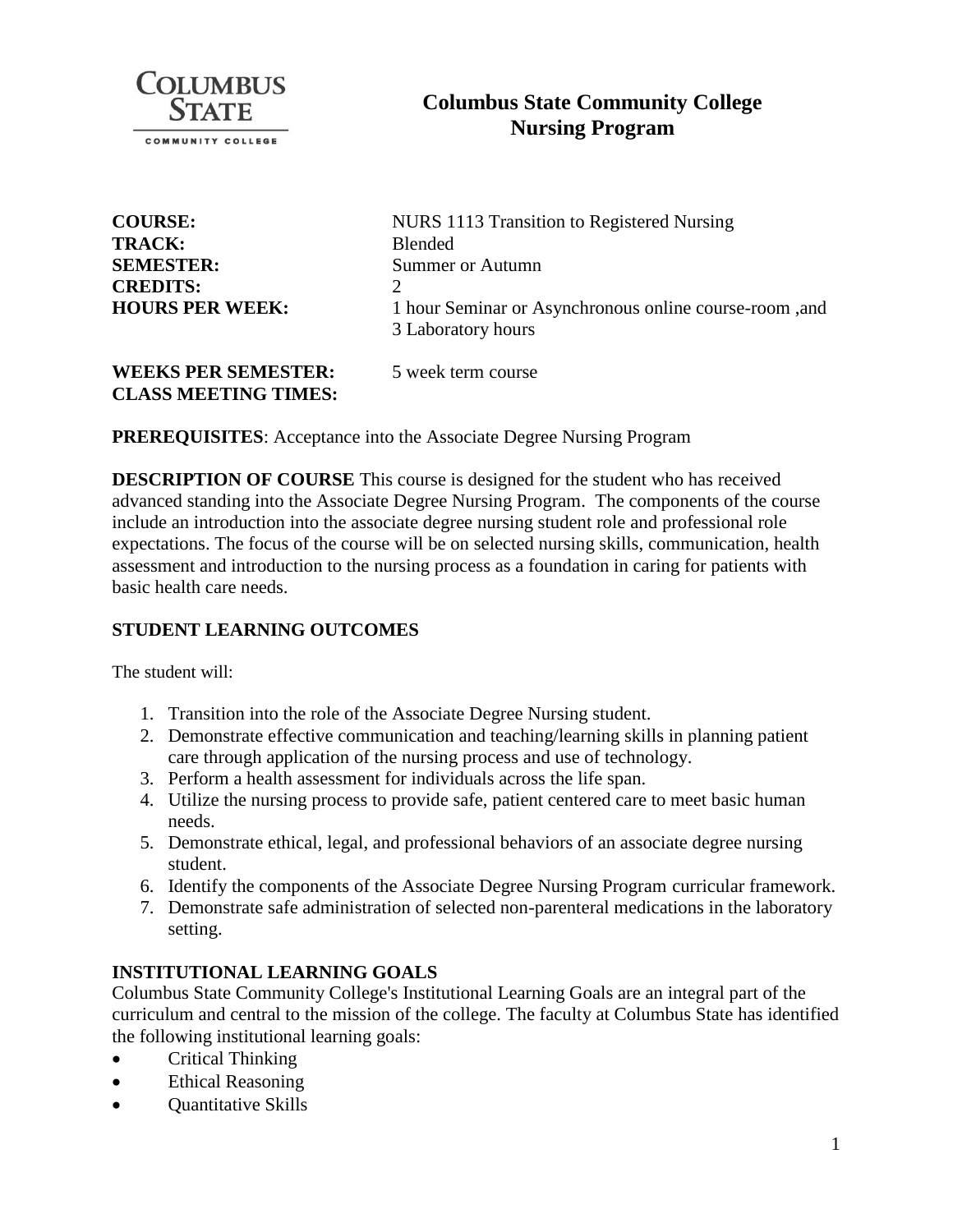- Scientific Literacy
- Technological Competence
- Communication Competence
- Cultural and Social Awareness
- Professional and Life Skills

# **COURSE MATERIALS REQUIRED**

Elsevier Advanced Standing Package, which includes e-books, adaptive quizzing (EAQ) and other resources and Nursing Concepts on-line (NCO).

# **GENERAL INSTRUCTIONAL METHODS**

Lecture, informal group discussion, individualized study, role play, assessment practice, nursing process assignments, audio visuals, required and optional readings, human patient simulator lab orientation.

#### **ASSESSMENT**

Columbus State Community College is committed to assessment (measurement) of student achievement of academic outcomes. The assessment program at Columbus State has four specific and interrelated purposes: (1) to improve student academic achievements; (2) to improve teaching strategies; (3) to document student successes and identify opportunities for program improvement; and (4) to provide evidence for institutional effectiveness. In class, the students are assessed and graded on their achievement of the outcomes for this course. Students may also be required to participate in broader assessment activities.

# **STANDARDS AND METHODS FOR EVALUATION:**

**Assignments** Active participation in discussion Laboratory competencies Written exams

# **ASSIGNMENTS**

| <b>EAQs</b> (level 1)       | 5 points each X 7 EAQs | $=$ 35 points |
|-----------------------------|------------------------|---------------|
| <b>N</b> Credit Report form |                        | $= 5$ points  |
| <b>Health Assessment</b>    |                        | $= 20$ points |
| <b>Health History</b>       |                        | $= 10$ points |
| Care Plan part I            |                        | $= 10$ points |
| Care Plan part II           |                        | $= 10$ points |
| <b>APA</b> project          |                        | $= 10$ points |
| <b>Final exam</b>           |                        | $= 50$ points |
|                             |                        |               |

**Total possible points = 150 points**

**The student must complete all assignments. All assignment must be turned in on time, late or incomplete assignments will receive 0 points but must be turned in to successfully complete the course. If there are extenuating circumstances, the student must contact the instructors for an individual request for an extension prior to the due date.**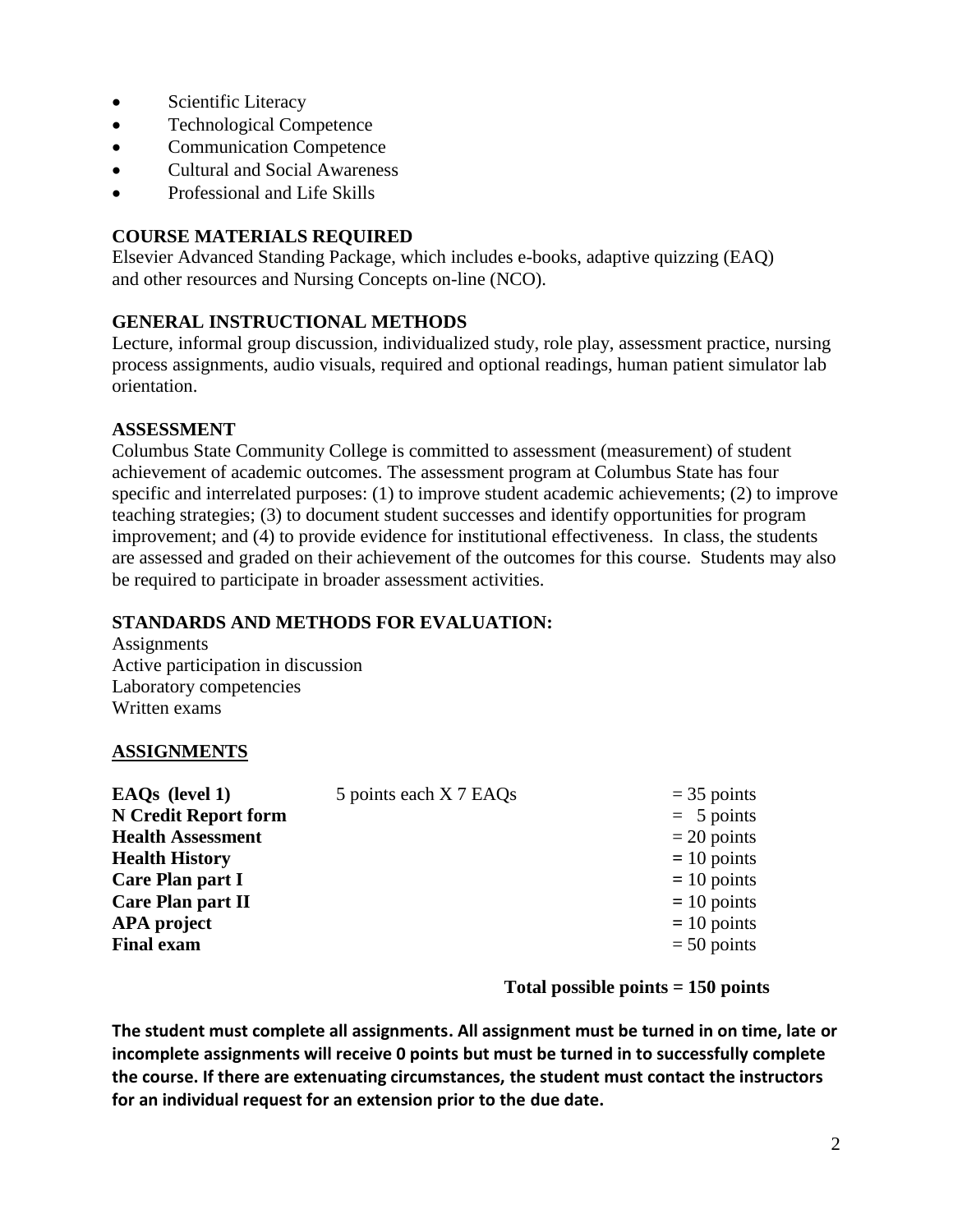**Students must be satisfactory in all lab competencies. After an unsatisfactory, students have the option for one remediation. Unsatisfactory on a lab competency will result in failure of the course.** 

#### **GRADING SCALE**

.

Students must earn at least **76%** of total possible points to pass the course.

A = 138-150 points = 92-100% B = 126-137 points = 84-91% C = 114-125 points = 76-83%  $D = 102 - 113$  points = 68-75%  $E = 101$  or less points = < 68%

#### **SPECIAL COURSE REQUIREMENTS**

Internet access, MS Word or comparable program, and updated antivirus on computer used for course work, and use of Blackboard for communication.

#### **ATTENDANCE POLICY**

Laboratory attendance is required. In the event of absence, students must notify the Course Coordinator prior to lab. The student is still responsible for course content.

#### **COLLEGE SYLLABUS STATEMENTS**

Columbus State Community College required College Syllabus Statements on College Policies and Student Support Services can be found at [www.cscc.edu/syllabus](http://www.cscc.edu/syllabus) or on the College website Quick Links "Syllabus Statements".

Faculty **Email Email Office Telephone** 

#### **UNITS OF STUDY INDEX**

- I. Introduction and Orientation
- II. Nurse Role Transition
- III. Nursing Assessment and Nursing Process
- IV. Communication/Teaching Learning
- V. Preoperative and Postoperative Care
- VI. Medication Administration
- VII. Professional Growth and Development

Revised 9/22/2017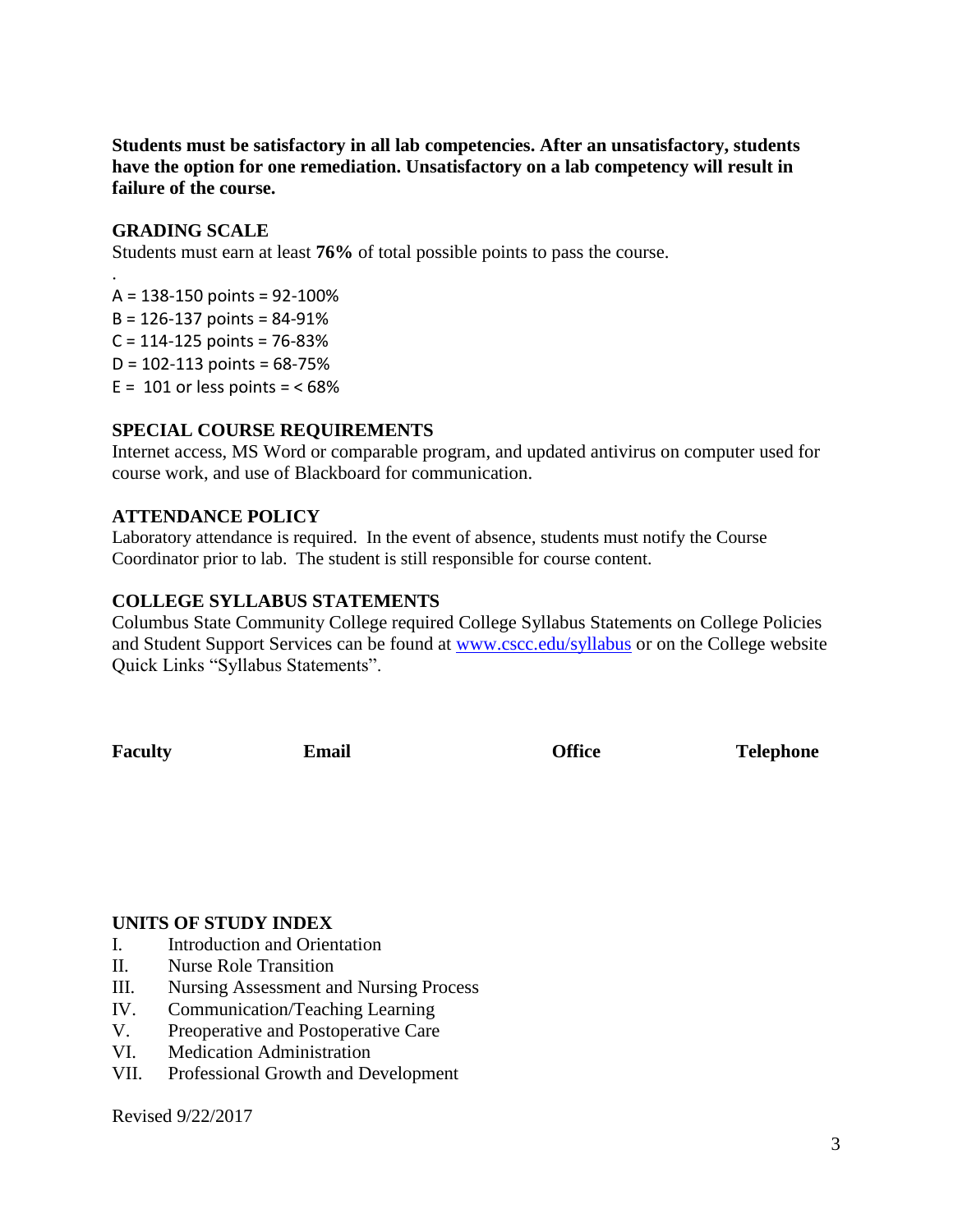| <b>WEEK</b>                           | UNIT OF INSTRUCTION                                                                                                                                                                                                                                                                                                                                                                                                                                                                                                                 | <b>LEARNING OBJECTIVES</b>                                                                                                                                                                                                                                                                                                                                                                                                                                                                                                                                                                                                                                                                                                                                                                                                         | <b>ASSIGNMENTS</b>                                                                                                                                                                                                                                                                                                                                                                                                                          | <b>ASSESSMENT</b>                                                                                                 |
|---------------------------------------|-------------------------------------------------------------------------------------------------------------------------------------------------------------------------------------------------------------------------------------------------------------------------------------------------------------------------------------------------------------------------------------------------------------------------------------------------------------------------------------------------------------------------------------|------------------------------------------------------------------------------------------------------------------------------------------------------------------------------------------------------------------------------------------------------------------------------------------------------------------------------------------------------------------------------------------------------------------------------------------------------------------------------------------------------------------------------------------------------------------------------------------------------------------------------------------------------------------------------------------------------------------------------------------------------------------------------------------------------------------------------------|---------------------------------------------------------------------------------------------------------------------------------------------------------------------------------------------------------------------------------------------------------------------------------------------------------------------------------------------------------------------------------------------------------------------------------------------|-------------------------------------------------------------------------------------------------------------------|
|                                       |                                                                                                                                                                                                                                                                                                                                                                                                                                                                                                                                     |                                                                                                                                                                                                                                                                                                                                                                                                                                                                                                                                                                                                                                                                                                                                                                                                                                    |                                                                                                                                                                                                                                                                                                                                                                                                                                             | <b>METHODS</b>                                                                                                    |
| Week 1<br>$\boldsymbol{\&}$<br>Week 2 | <b>Unit I</b> Introduction and<br><b>Orientation</b><br><b>Nursing Program Philosophy</b><br><b>Nursing Program Curriculum</b><br><b>Nursing Student Role</b><br>Expectations of students and<br>faculty.<br><b>Nursing Student Handbook</b><br><b>Unit II Nurse Role Transition</b><br>Role of the Registered Nurse<br>$\bullet$<br>(RN)<br><b>Associate Degree Registered</b><br>Nurse (ADN) Role<br><b>Ohio Board of Nursing</b><br>Legal responsibilities (includes<br>Standards of practice)<br>Values in nursing<br>$\bullet$ | Seminar:<br>1. Student will describe the concept<br>based curriculum of the nursing<br>program.<br>2. Define the role of the associate<br>degree nursing student at<br><b>Columbus State Community</b><br>College.<br>3. Student will discuss the scope of<br>practice and functions of the RN.<br>4. Student will discuss development<br>of the professional nursing role of<br>the registered nurse (RN).<br>5. Student will discuss the nurse's<br>role in health and illness.<br>6. Student will reflect on the<br>principles of patient-centered<br>care.<br>7. Discuss standards of practice in<br>healthcare and nursing.<br>8. Student will discuss legal<br>responsibilities of the<br>professional nurse.<br>9. Student will articulate ways they<br>can protect themselves and the<br>public in their nursing practice. | <b>CSCC</b> Nursing Student<br>Handbook<br>Orientation to Elsevier<br><b>NCO</b> (Nursing Concepts<br>on-line) & introduction<br>to concepts $-$ includes<br>navigating EAQs<br>Visit the Ohio Board of<br>Nursing website -<br>http://www.nursing.ohio<br>.gov<br><b>ANA Code of Ethics</b><br>Review prior learning<br>assessment for N credit<br>in class<br>Review of the <i>Nursing</i><br>Student Handbook.<br>(prior to orientation) | Complete<br>Degree Audit<br>Report review<br>Complete<br>Assessment of<br>Prior Learning<br>Form for N<br>credit. |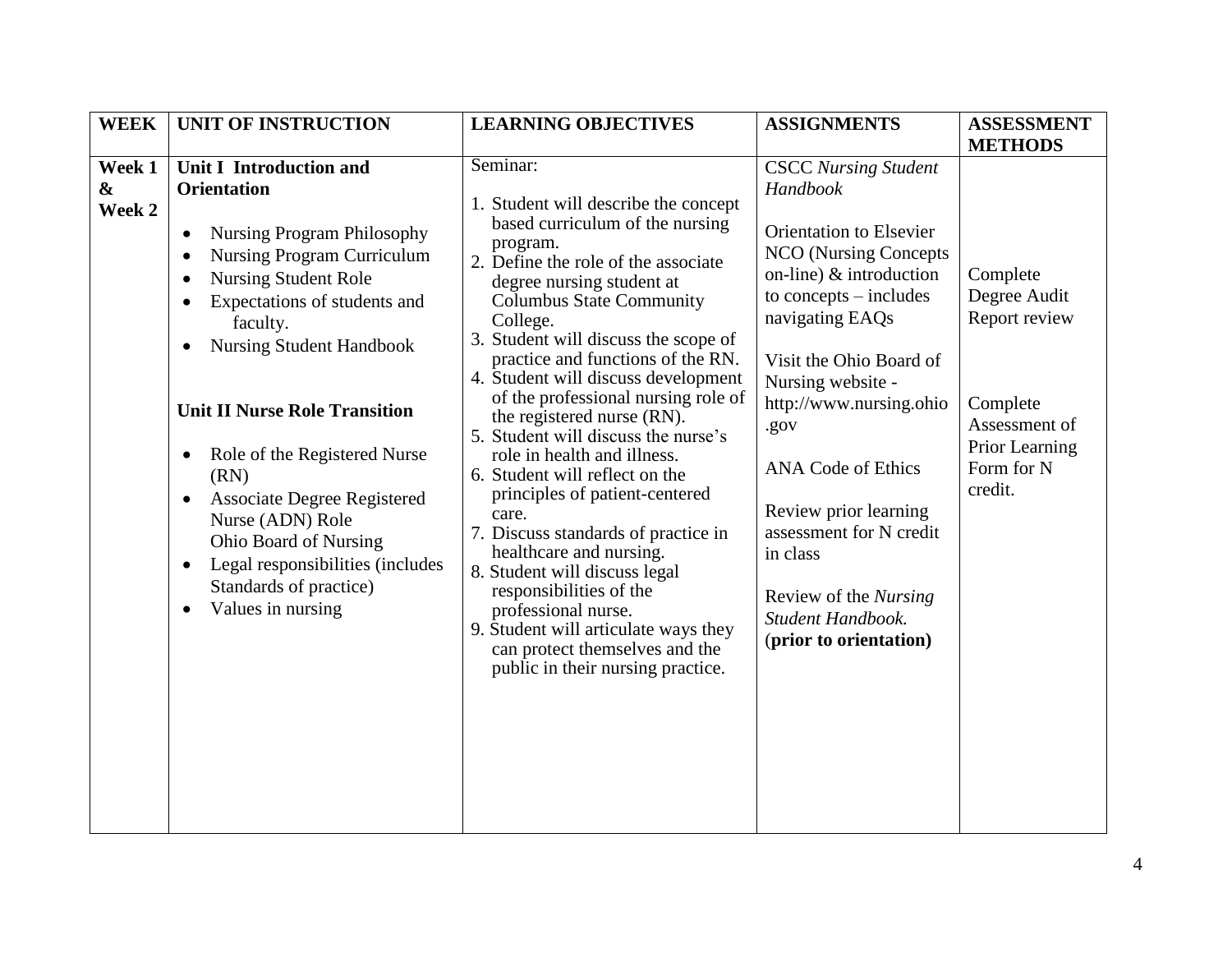| <b>WEEK</b> | UNIT OF INSTRUCTION                                       | <b>LEARNING OBJECTIVES</b>                                                                                                      | <b>ASSIGNMENTS</b>                    | <b>ASSESSMENT</b>            |
|-------------|-----------------------------------------------------------|---------------------------------------------------------------------------------------------------------------------------------|---------------------------------------|------------------------------|
|             |                                                           |                                                                                                                                 |                                       | <b>METHODS</b>               |
|             |                                                           | Laboratory:<br>1. Student will demonstrate sterile<br>technique                                                                 | Review and practice<br>skills         | Laboratory<br>competency     |
|             |                                                           | 2. Sterile dressing change<br>a) without and without a drain<br>b) with staple or suture removal                                |                                       |                              |
|             |                                                           | 3. Obtain urine specimen: via clean<br>catch, straight catheter, or Foley<br>catheter                                           |                                       |                              |
| Week 3      | Unit III Nursing Assessment and<br><b>Nursing Process</b> |                                                                                                                                 |                                       |                              |
|             | Interview/Health History<br>$\bullet$                     | Student will demonstrate<br>1.<br>obtaining a health history.                                                                   | Health history and<br>assessment form | Laboratory<br>competency     |
|             | <b>Health Assessment</b><br>$\bullet$                     | Student will describe health<br>2.<br>promotion, wellness, and illness<br>prevention activities across the<br>patient lifespan. | Discussion/review of<br>assessments.  | EAQ<br><b>Health History</b> |
|             | <b>Nursing Process:</b><br>٠                              |                                                                                                                                 |                                       |                              |
|             | <b>Critical Thinking</b><br>$\circ$                       | Student will discuss the<br>3.<br>relationship between critical<br>thinking and the nursing process.                            |                                       |                              |
|             | Assessment<br>$\circ$                                     | 4. Student will apply critical<br>thinking to provide examples of<br>teaching/learning using the<br>nursing process.            |                                       |                              |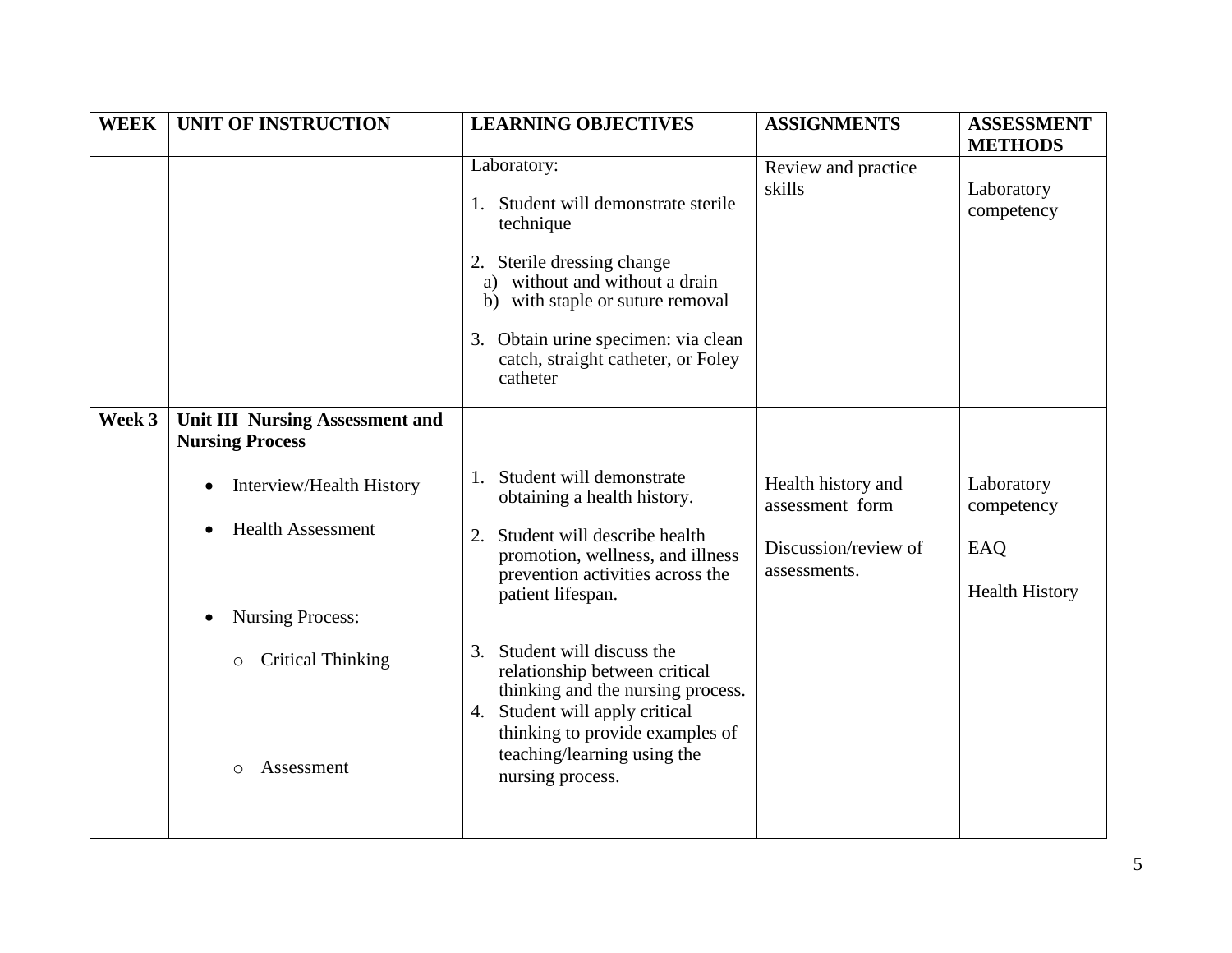| <b>WEEK</b> | <b>UNIT OF INSTRUCTION</b>                                                                            | <b>LEARNING OBJECTIVES</b>                                                                                                                                                                                                                                                                                                                                     | <b>ASSIGNMENTS</b>      | <b>ASSESSMENT</b>                                                                                                 |
|-------------|-------------------------------------------------------------------------------------------------------|----------------------------------------------------------------------------------------------------------------------------------------------------------------------------------------------------------------------------------------------------------------------------------------------------------------------------------------------------------------|-------------------------|-------------------------------------------------------------------------------------------------------------------|
|             |                                                                                                       |                                                                                                                                                                                                                                                                                                                                                                |                         | <b>METHODS</b>                                                                                                    |
|             |                                                                                                       | Student will demonstrate<br>5.<br>techniques and provide<br>documentation for health<br>assessment.                                                                                                                                                                                                                                                            |                         |                                                                                                                   |
|             | <b>Nursing Diagnosis</b><br>O<br>Planning<br>O<br>Intervention<br>$\bigcirc$<br>Evaluation<br>$\circ$ | Student will include in the<br>6.<br>physical assessment, including<br>identification of normal and<br>abnormal health assessment<br>findings                                                                                                                                                                                                                  | Discuss how to create a | Develop nursing<br>process and plan<br>of care for<br>teaching/learning<br>needs for patient<br>using case study. |
|             | <b>Unit IV Communication/Teaching</b><br>and Learning                                                 | 7. Incorporates teaching and<br>learning principles for nursing<br>process (care planning).<br>Student will create a nursing<br>8.<br>care plan utilizing the nursing<br>process which includes:                                                                                                                                                               | care plan               | Satisfactory<br>completion of<br>nursing process<br>assignments.<br>Part I Care plan                              |
|             |                                                                                                       | Differentiating between<br>9.<br>subjective and objective<br>assessment data.<br>10. Provide cited rationale for<br>interventions.<br>11. Student will discuss the effect of<br>interrelated concepts (health and<br>illness, professional, and patient<br>profile):<br>sexuality<br>a)<br>neuro-sensory deficits<br>b)<br>spiritual health<br>$\mathcal{C}$ ) |                         | Part II Care plan<br>Documentation<br>of<br>teaching/learning<br>outcomes.                                        |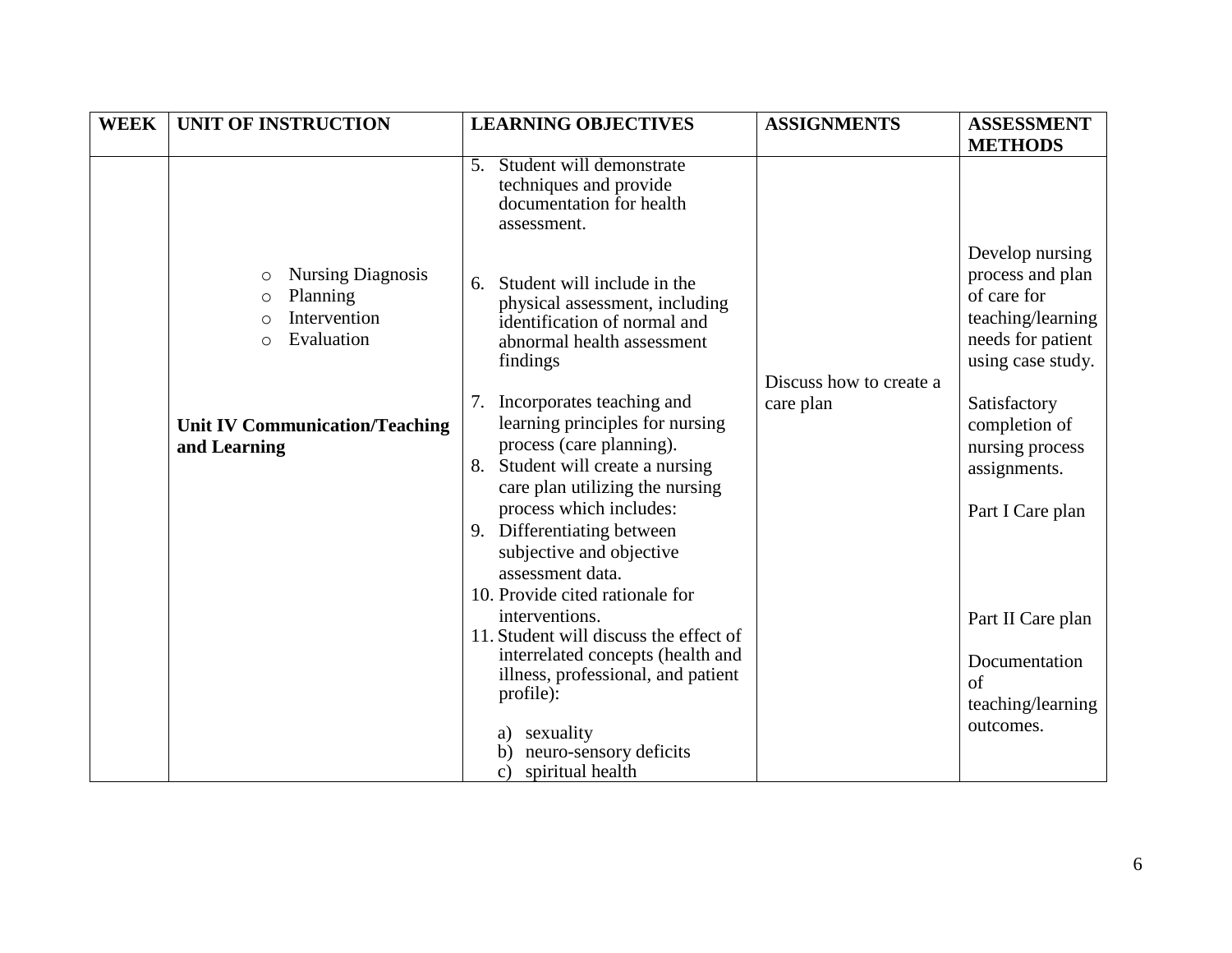| <b>WEEK</b> | <b>UNIT OF INSTRUCTION</b>                           | <b>LEARNING OBJECTIVES</b>                                                                                                                                                                                                                                                                                                                                                                                                                                                                                                                                                                                                                                                                         | <b>ASSIGNMENTS</b>                                                                                                                                                    | <b>ASSESSMENT</b> |
|-------------|------------------------------------------------------|----------------------------------------------------------------------------------------------------------------------------------------------------------------------------------------------------------------------------------------------------------------------------------------------------------------------------------------------------------------------------------------------------------------------------------------------------------------------------------------------------------------------------------------------------------------------------------------------------------------------------------------------------------------------------------------------------|-----------------------------------------------------------------------------------------------------------------------------------------------------------------------|-------------------|
|             |                                                      |                                                                                                                                                                                                                                                                                                                                                                                                                                                                                                                                                                                                                                                                                                    |                                                                                                                                                                       | <b>METHODS</b>    |
|             |                                                      | 12. Identify methods used to                                                                                                                                                                                                                                                                                                                                                                                                                                                                                                                                                                                                                                                                       |                                                                                                                                                                       |                   |
|             |                                                      | document client teaching/                                                                                                                                                                                                                                                                                                                                                                                                                                                                                                                                                                                                                                                                          |                                                                                                                                                                       |                   |
|             |                                                      | discharge planning.                                                                                                                                                                                                                                                                                                                                                                                                                                                                                                                                                                                                                                                                                |                                                                                                                                                                       |                   |
| Week 4      | Unit V Preoperative and<br><b>Postoperative Care</b> | Student will describe activities<br>1.<br>needed in preparing a patient for<br>surgery.<br>2. Student will describe benefits of<br>preoperative teaching.<br>3. Student will demonstrate<br>activities needed in caring for a<br>postoperative patient.<br>Laboratory:<br>1. Student will demonstrate the<br>skills, knowledge, and attitudes<br>needed to perform the following<br>nursing skills:<br>a) Incentive spirometer<br>b) Application of sequential<br>compression devices<br>c) Emptying of a hemovac or<br>Jackson Pratt closed drainage<br>system<br>d) Nasogastric tube<br>insertion<br>ii) maintenance<br>iii) irrigation<br>iv) removal<br>Stool culture<br>e)<br>Hemoccult<br>f) | Perry, A. G., Potter,<br>P.A., & Ostendorf, W.<br>R. (2018). Clinical<br>nursing skills &<br><i>techniques</i> $(9th$ ed.). St.<br>Louis, MO: Elsevier.<br>Simulation | Lab competency    |
|             |                                                      | Gastrocult<br>g)<br>h)<br>Ostomy care                                                                                                                                                                                                                                                                                                                                                                                                                                                                                                                                                                                                                                                              |                                                                                                                                                                       |                   |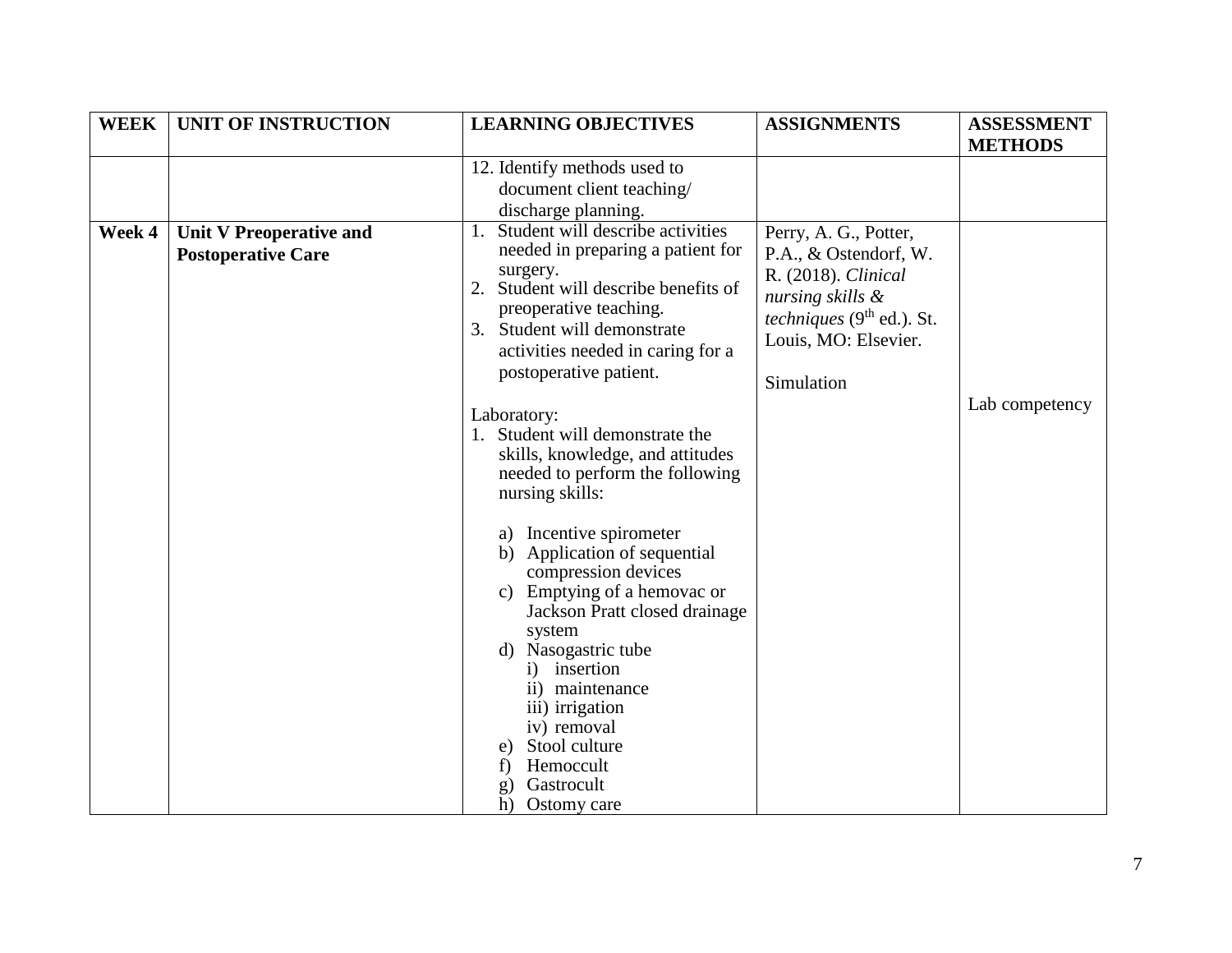| <b>WEEK</b> | UNIT OF INSTRUCTION                                                                                                                                                                                                                    | <b>LEARNING OBJECTIVES</b>                                                                                                                                                                                                                                                                                                                                                                                                                                                                                                                                                                                                                                                                                                                                                         | <b>ASSIGNMENTS</b>                                                                                                                                                                                                                                                                                                                                                                                                                                                                                                                                                       | <b>ASSESSMENT</b>                                                                                                                                                                        |
|-------------|----------------------------------------------------------------------------------------------------------------------------------------------------------------------------------------------------------------------------------------|------------------------------------------------------------------------------------------------------------------------------------------------------------------------------------------------------------------------------------------------------------------------------------------------------------------------------------------------------------------------------------------------------------------------------------------------------------------------------------------------------------------------------------------------------------------------------------------------------------------------------------------------------------------------------------------------------------------------------------------------------------------------------------|--------------------------------------------------------------------------------------------------------------------------------------------------------------------------------------------------------------------------------------------------------------------------------------------------------------------------------------------------------------------------------------------------------------------------------------------------------------------------------------------------------------------------------------------------------------------------|------------------------------------------------------------------------------------------------------------------------------------------------------------------------------------------|
|             |                                                                                                                                                                                                                                        |                                                                                                                                                                                                                                                                                                                                                                                                                                                                                                                                                                                                                                                                                                                                                                                    |                                                                                                                                                                                                                                                                                                                                                                                                                                                                                                                                                                          | <b>METHODS</b>                                                                                                                                                                           |
| Week 5      | <b>Unit VI Medication</b><br><b>Administration</b><br>Role of the nurse in<br>$\bullet$<br>medication administration<br>Nursing diagnosis specific to<br>$\bullet$<br>medication administration<br>Principles of Teaching and Learning | Student will compare and<br>1.<br>contrast the role of the<br>prescriber, pharmacist, and nurse<br>in the medication administration<br>2. Discuss the process to formulate<br>a nursing diagnosis specific to<br>medication administration.<br>3.<br>Summarize teaching and learning<br>principles appropriate to patient<br>education and drug therapy<br>across the lifespan.<br>4. Describe the mechanism of<br>action, routes of administration,<br>contraindications, adverse side<br>effects, and interactions of<br>various vitamins.<br>Laboratory<br>1. Student will demonstrate safe<br>administration of all non-<br>parenteral medications:<br>a) describe the nurse's role in<br>the management of enteral<br>feedings,<br>bolus<br>b)<br>continuous<br>$\mathbf{c})$ | Perry, A. G., Potter,<br>P.A., & Ostendorf, W.<br>R. (2018). Clinical<br>nursing skills &<br><i>techniques</i> $(9th$ ed.). St.<br>Louis, MO: Elsevier.<br>Skill 21.4 Administering<br><b>Ophthalmic Medications</b><br>Skill 21.5 Administering<br><b>Ear Medications</b><br><b>Ophthalmic Medication</b><br><b>Administration Demo</b><br>Perry, A. G., Potter,<br>P.A., & Ostendorf, W.<br>R. (2018). Clinical<br>nursing skills &<br><i>techniques</i> $(9th$ ed.). St.<br>Louis, MO: Elsevier.<br>Skill 21.2 Administering<br>Medications through a<br>Feeding Tube | Lab competency<br>Student<br>completes a<br>patient education<br>pamphlet on<br>medication<br>administration<br>pertaining to<br>optic or<br>ophthalmic<br>medication<br>administration. |
| Week 6      | Unit VII Professional Growth &                                                                                                                                                                                                         | Identify professional<br>1.                                                                                                                                                                                                                                                                                                                                                                                                                                                                                                                                                                                                                                                                                                                                                        | <b>Discuss EBP</b>                                                                                                                                                                                                                                                                                                                                                                                                                                                                                                                                                       | Visit Columbus                                                                                                                                                                           |
| and         | <b>Development</b>                                                                                                                                                                                                                     | characteristics of the nurse                                                                                                                                                                                                                                                                                                                                                                                                                                                                                                                                                                                                                                                                                                                                                       |                                                                                                                                                                                                                                                                                                                                                                                                                                                                                                                                                                          | <b>State Library</b>                                                                                                                                                                     |
| Week 7      | Personal accountability for<br>$\bullet$                                                                                                                                                                                               | including personal accountability                                                                                                                                                                                                                                                                                                                                                                                                                                                                                                                                                                                                                                                                                                                                                  | Library search exercise<br>in class                                                                                                                                                                                                                                                                                                                                                                                                                                                                                                                                      | website.                                                                                                                                                                                 |
|             | professional growth and<br>professional competence in                                                                                                                                                                                  | for professional growth and<br>competence.                                                                                                                                                                                                                                                                                                                                                                                                                                                                                                                                                                                                                                                                                                                                         |                                                                                                                                                                                                                                                                                                                                                                                                                                                                                                                                                                          |                                                                                                                                                                                          |
|             | nursing care delivery                                                                                                                                                                                                                  | Student will discuss nursing<br>2.                                                                                                                                                                                                                                                                                                                                                                                                                                                                                                                                                                                                                                                                                                                                                 | APA assignment                                                                                                                                                                                                                                                                                                                                                                                                                                                                                                                                                           | Graded                                                                                                                                                                                   |
|             | <b>Evidence-Based Practice</b>                                                                                                                                                                                                         | research.                                                                                                                                                                                                                                                                                                                                                                                                                                                                                                                                                                                                                                                                                                                                                                          |                                                                                                                                                                                                                                                                                                                                                                                                                                                                                                                                                                          | assignment                                                                                                                                                                               |